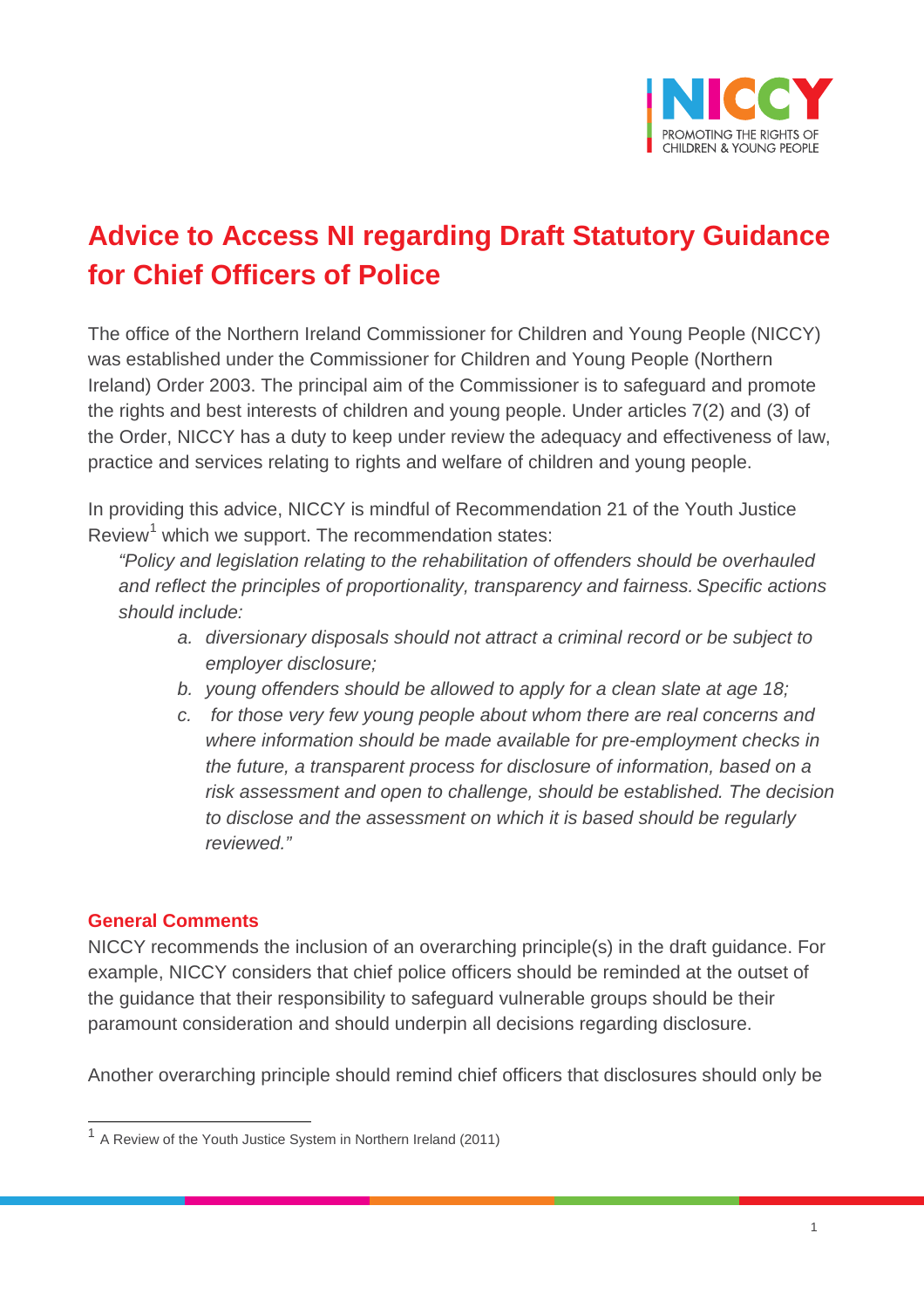

made where absolutely necessary, particularly where the person was under 18 at the time the information being considered refers to as the disclosure will likely prove a barrier to education, training, employment and travel. The rights of children and young people as outlined in the United Nations Convention on the Child (UNCRC) and other international  $in$ struments<sup>[2](#page-1-0)</sup> must be explicitly referenced in the over-arching principles for disclosure. An existing example of such reference is contained within the PSNI Manual of Policy, Procedure and Guidance on Conflict Management where it is stated "*officers should take cognisance of the United Nations Convention on the Rights of the Child (UNCRC). Article 3 of the Convention requires the best interests of children to be a primary consideration in all actions concerning children.*"

Reference should also be made to the aims of the youth justice system provided for under s.53 of the Justice (Northern Ireland) Act 2002 (as revised by s.98 of the Justice Act (NI) 2015). The latter states that all persons and bodies exercising functions in relation to the youth justice system must:

*"(a) have the best interests of children as a primary consideration; and (b) have regard to the welfare of children affected by the exercise of their functions (and to the general principle that any delay in dealing with children is likely to prejudice their welfare), with a view (in particular) to furthering their personal, social and educational development."*

NICCY does not consider that the draft guidance affords sufficient protection to those who were under 18 at the time the information being considered refers to. This protection is necessary not only for conviction information but particularly for information relating to diversionary disposals or information held by police. In respect of diversionary disposals, both the Criminal Justice Inspection Northern Ireland<sup>[3](#page-1-1)</sup> and the UN Committee on the Rights of the Child<sup>[4](#page-1-2)</sup> have confirmed that such disposals should not form criminal records and as such should not be shared. NICCY considers that diversionary disposals are not usually offered for very serious offences whereby the offender poses a risk to children or vulnerable adults and therefore should not be disclosed. NICCY is of the view that children and young people should not be burdened by, in effect, 'life sentences' which will impact

<span id="page-1-0"></span><sup>2</sup> In particular, Rule 4A United Nations Rules for the Protection of Juveniles Deprived of their Liberty (the 'Havana Rules')

<span id="page-1-1"></span><sup>3</sup> CJINI, Youth Diversion (2011)

<span id="page-1-2"></span><sup>4</sup> General Comment No. 10 (2007) Children's Rights in Juvenile Justice, para 27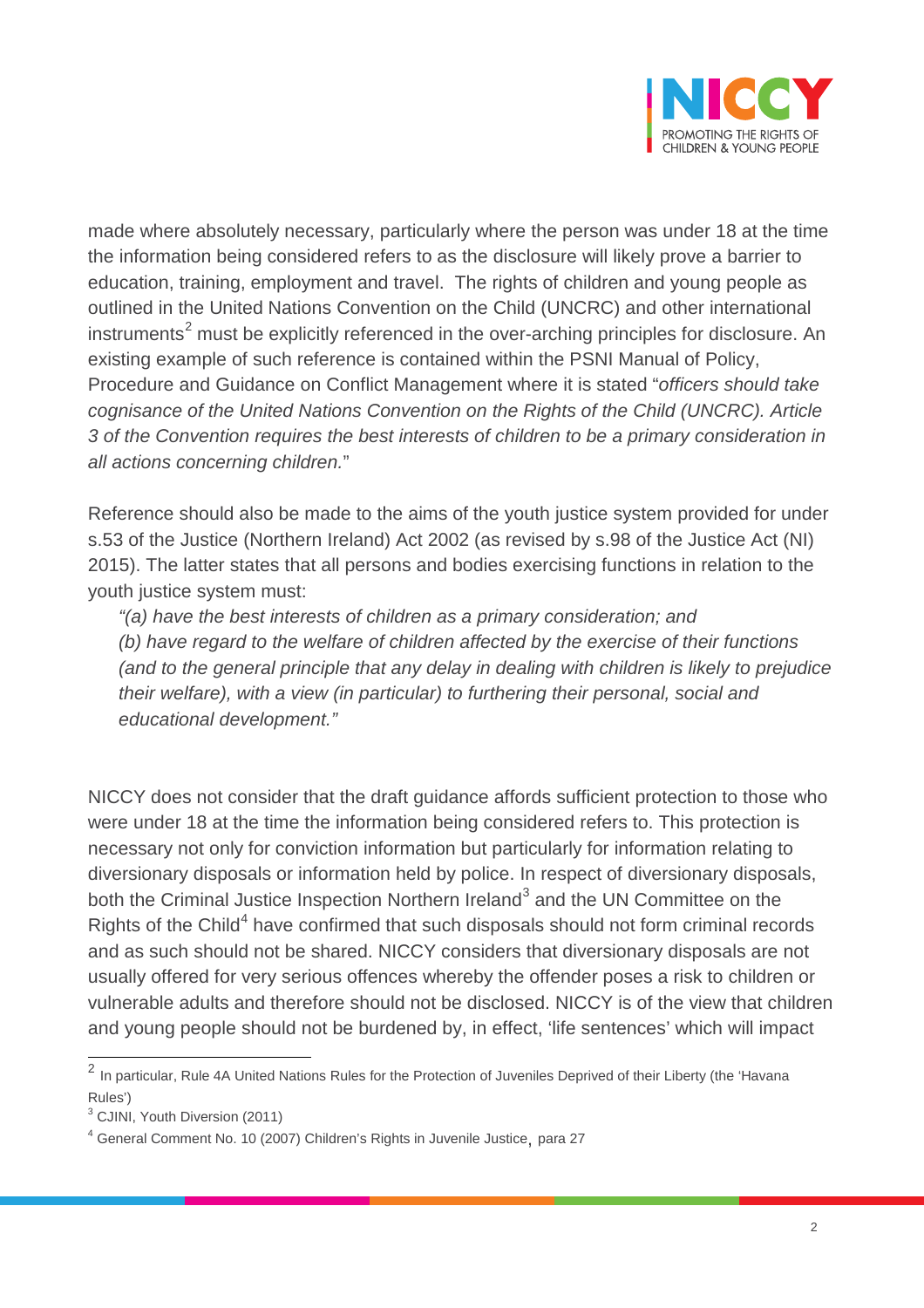

on their ability to access education, training and employment. The ability to avail of these opportunities will protect the public by reducing further offending, thereby assisting the criminal justice system to achieve its overarching aim. Children and young people should be given every chance to address and move on from their behaviours and fulfil their potential without obstruction. As the Youth Justice Review stated "*we...recognise the importance of screening out from the workforce those who pose a real danger to children and vulnerable adults. The vast majority of children and young people who offend do not however fall into this category*." [5](#page-2-0)

## **Comments on the Draft Guidance**

In providing our comments, NICCY will refer to the numbered paragraphs of the draft guidance for ease of reference.

17. NICCY is concerned by the provision to permit chief officers to disclose information which has been filtered. NICCY considers that much more clarity should be provided as to precisely when filtered information can be disclosed and what constitutes "a very specific purpose." NICCY is concerned that this element of the draft guidance is too vague and as such could lead to inconsistencies depending on the views of the officer making the decision. NICCY recommends that clear criteria or guidance is issued to support officers in making a decision to disclose offences that have been filtered out. Such criteria must have the safety of children and vulnerable adults as it's paramount consideration and balance this with the right of the subject of the disclosure to rehabilitation and privacy.

18. As stated above, NICCY considers that more protection is required for those who were under 18 at the time the information being considered refers to than that contained within the draft guidance. This protection should be reinforced throughout the draft principles. NICCY recommends that clear guidance should given for officers to consider the offence, the circumstances of the offence, the person's account of the event, the time since lapsed and the person's behaviour during that time.

19. NICCY is concerned as to how it will be determined whether the information is from a "credible source." This section of the draft guidance is vague and so could lead to inconsistencies due to subjectivity. NICCY recognises the importance of intelligence in identifying individuals who may pose a risk but the intelligence must be sufficiently robust

<span id="page-2-0"></span><sup>5</sup> Page 84